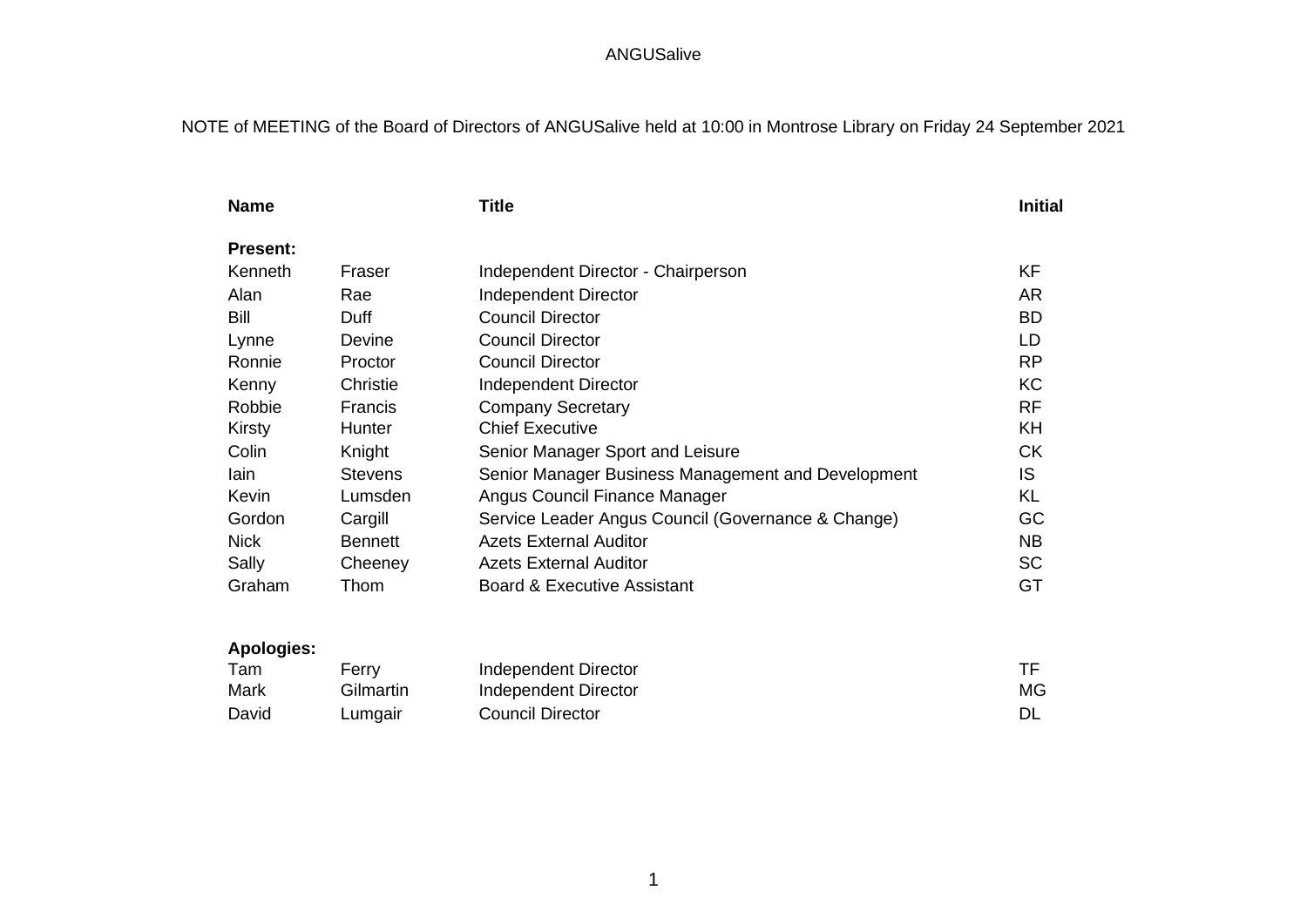| Item No | <b>Note</b>                                                                                                                                                                                                                                                                                                                                                                                                                                                                                                                                                                                                                                                                                        |
|---------|----------------------------------------------------------------------------------------------------------------------------------------------------------------------------------------------------------------------------------------------------------------------------------------------------------------------------------------------------------------------------------------------------------------------------------------------------------------------------------------------------------------------------------------------------------------------------------------------------------------------------------------------------------------------------------------------------|
| 1.      | <b>Welcome &amp; Apologies</b>                                                                                                                                                                                                                                                                                                                                                                                                                                                                                                                                                                                                                                                                     |
|         | KF welcomed everyone to the meeting and noted apologies.                                                                                                                                                                                                                                                                                                                                                                                                                                                                                                                                                                                                                                           |
|         | Apologies: David Lumgair, Mark Gilmartin, Tam Ferry                                                                                                                                                                                                                                                                                                                                                                                                                                                                                                                                                                                                                                                |
| 2.      | <b>Declarations of Interest</b>                                                                                                                                                                                                                                                                                                                                                                                                                                                                                                                                                                                                                                                                    |
|         | Directors were asked to consider whether they had any declarations of interest in relation to any item on the agenda<br>for the meeting.                                                                                                                                                                                                                                                                                                                                                                                                                                                                                                                                                           |
|         | No declarations were made.                                                                                                                                                                                                                                                                                                                                                                                                                                                                                                                                                                                                                                                                         |
| 3.      | Minutes of Full Board Meeting on Friday 16 April 2021                                                                                                                                                                                                                                                                                                                                                                                                                                                                                                                                                                                                                                              |
|         | Directors were asked to consider whether the minute of the previous Board meeting provided an accurate<br>representation of the meeting. GC noted his initials were shown as GP on the minute. KF proposed the remainder of<br>the minute was accurate, and AR seconded.<br><b>ACTION: GT to correct the initials.</b>                                                                                                                                                                                                                                                                                                                                                                             |
|         | <b>Matters arising.</b><br>KH highlighted a joint bid between Angus, Dundee City, Fife, and Perth & Kinross Councils has now been submitted<br>for the UK City of Culture 2025. A joint introductory session is being held by the culture trusts in each of these local<br>authority on 24 September 2021. This has been made available to different cultural bodies throughout the area and<br>hopefully some colleagues from Angus can attend. An announcement of successful bids on the longlist is expected<br>to be made in October 2021. Directors discussed the leadership of the project and the rational for submitting a joint<br>bid rather than an Angus submitting an individual one. |
|         | KH noted the Job Outline and Person Specification for Museums, Galleries & Archives Team Leader is now through<br>the first stage of the job evaluation process with Angus Council and graded as an LG12 post. Following confirmation<br>of the grade from Angus Council's Director of HR, Digital Enablement, IT & Business Support the Team Leader posts<br>for the other four service areas will be created and submitted to HR to assess if they can be matched to the<br>Museums, Galleries & Archives Team Leader. Recruitment will not commence until all five posts are established.                                                                                                       |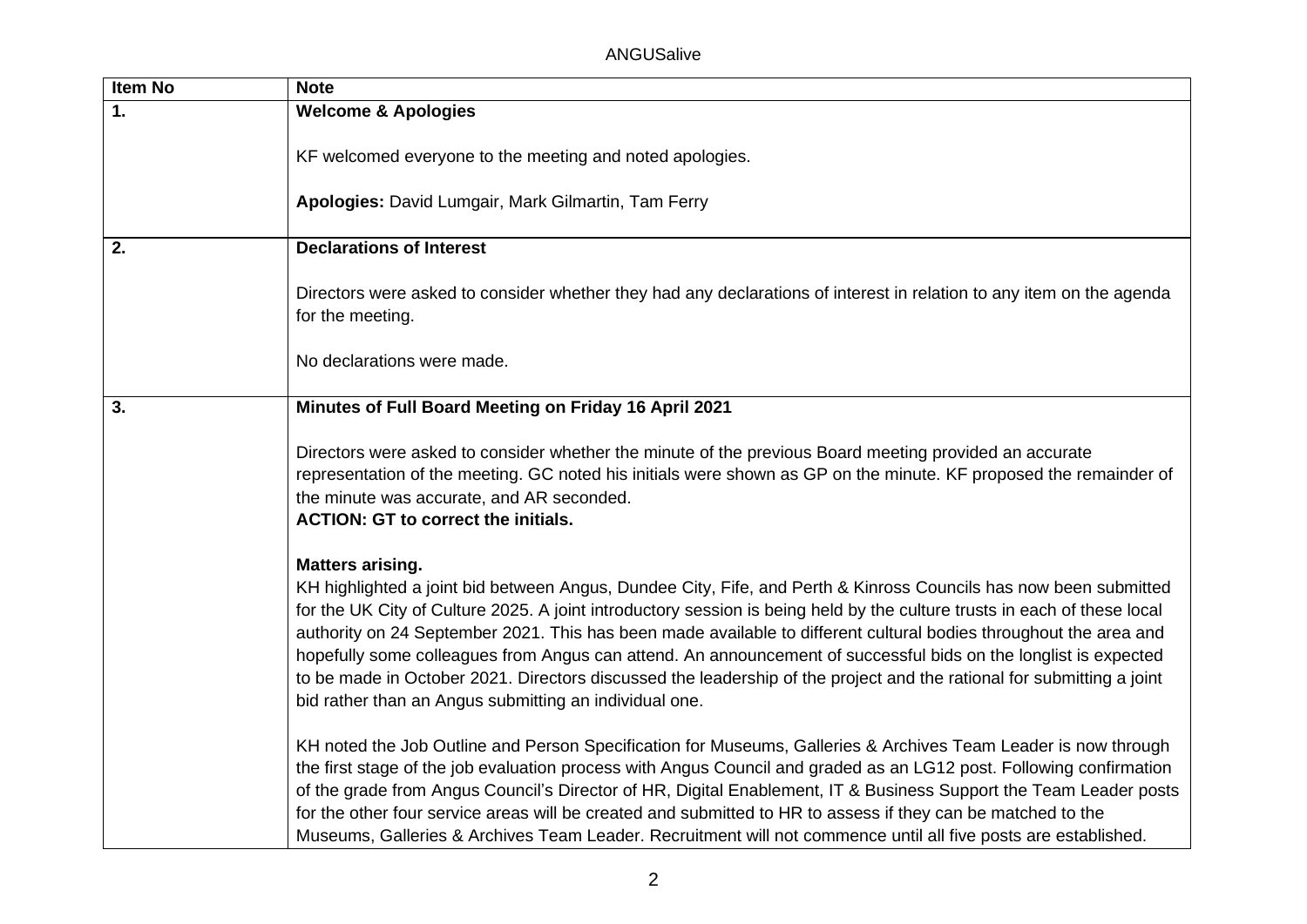|    | KH confirmed the Culture Strategy online launch event took place on 19 August 2021. Once the Angus Culture &<br>Heritage Consortium is established, there may be opportunity to promote this more widely although there was good<br>coverage in local media at the time. Leadership for the new Angus Cultural Strategy will sit with Museums, Galleries<br>& Archives Team Leader once recruited with oversight from their Senior Manager and Chief Executive as required.<br>CK noted the Sport & Physical Activity Framework has now been launched. Working groups are established and are<br>in the process of appointing a chairperson for each group and developing action plans so each groups is<br>accountable. CK confirmed KC will be kept appraised of progress as the nominated Board representative.<br>ACTION: CK to invite KC to the next meeting. |
|----|--------------------------------------------------------------------------------------------------------------------------------------------------------------------------------------------------------------------------------------------------------------------------------------------------------------------------------------------------------------------------------------------------------------------------------------------------------------------------------------------------------------------------------------------------------------------------------------------------------------------------------------------------------------------------------------------------------------------------------------------------------------------------------------------------------------------------------------------------------------------|
|    | CK provided an update on the launch of our new Scottish Swimming Learn to Swim framework. IS noted there are<br>currently 2099 active members with waiting lists being worked through where possible. He noted a swimming teacher<br>course has been run to increase the number of available qualified swim teachers in Angus.                                                                                                                                                                                                                                                                                                                                                                                                                                                                                                                                     |
|    | KF highlighted the board are interested in access to swimming for those in Angus with financial challenge and are<br>keen to assist people by removing this barrier if possible. IS confirmed we have been given access to £8k Get into<br>Summer funding from Angus Council. These monies will be utilised to provide identified families with free bACTIVE<br>membership, which includes swimming lessons, from now until the end of the financial year. He noted 99 people<br>have been identified to benefit from this funding. KF noted the board is very supportive of this piece of work and<br>asked CK to provide an update in this area at the next meeting.                                                                                                                                                                                             |
|    | ACTION: CK to provide an update to Directors on the supported access programme at December meeting.                                                                                                                                                                                                                                                                                                                                                                                                                                                                                                                                                                                                                                                                                                                                                                |
| 4. | <b>Finance &amp; Audit Sub-Committee Information Report</b>                                                                                                                                                                                                                                                                                                                                                                                                                                                                                                                                                                                                                                                                                                                                                                                                        |
|    | BD provided Directors with an overview of the Finance & Audit Sub-Committee meeting held on Friday 10 September<br>2021 where the annual accounts were presented for scrutiny.                                                                                                                                                                                                                                                                                                                                                                                                                                                                                                                                                                                                                                                                                     |
|    | BD highlighted the committee had been satisfied with the annual accounts and given the limited trading opportunities<br>throughout the year, noted the ~£21k profit made by the Trading company was a positive outcome. He added the<br>overall financial position at year end was also positive, with an overall net income of c.£988.5k meaning that the<br>previously approved transfer by the Board of £600k to the R&R fund (to be held by ANGUSalive) can proceed.                                                                                                                                                                                                                                                                                                                                                                                           |
|    | KL asked Directors to note the staff cost savings of c.£745k made through holding of the current vacancies and non-<br>use of casual workers, highlighting this will make a significant contribution to the yearend position for 2021/22.                                                                                                                                                                                                                                                                                                                                                                                                                                                                                                                                                                                                                          |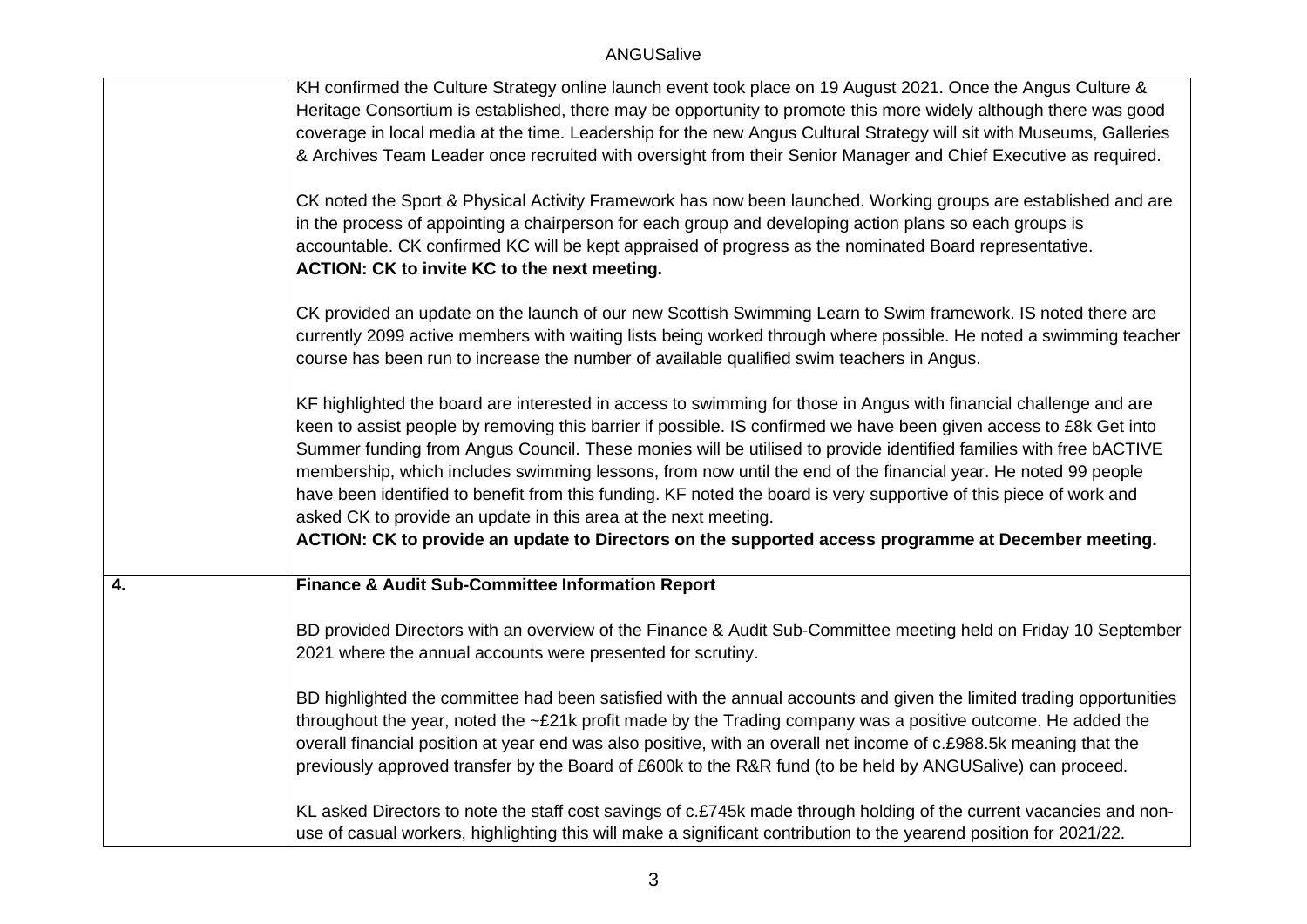|    | KH provided a background overview of the Scottish Local Government Living Wage consolidation process and<br>advised the 2018-21 pay award, reached between the Scottish Joint Councils (SJC) and trade unions, secured<br>agreement for all councils to end the practice of paying a supplement to employees receiving the Scottish<br>Government Living Wage by 01 April 2021. BD confirmed for Directors, a decision had been made by the Committee<br>on behalf of the Board to approve Option 1, to facilitate these required changes, presented by Angus Council in the<br>report. KH noted it has been agreed with Angus Council's Director of Finance that since this increase is part of the<br>Pay Award, ANGUSalive will receive an uplift in the Management Fee to cover the increased costs of the proposal.                                                   |
|----|----------------------------------------------------------------------------------------------------------------------------------------------------------------------------------------------------------------------------------------------------------------------------------------------------------------------------------------------------------------------------------------------------------------------------------------------------------------------------------------------------------------------------------------------------------------------------------------------------------------------------------------------------------------------------------------------------------------------------------------------------------------------------------------------------------------------------------------------------------------------------|
|    | BD noted there had been discussion at the meeting about the implication of the latest ANGUSalive Update Report<br>not being tabled at the Angus Council meeting held on Thursday 09 September 2021 because the meeting had been<br>adjourned early. This meant the request to have the current financial support package extended to 31 March 2023<br>had not been approved and therefore the Letter of Comfort from Angus Council could not be provided to the external<br>auditors prior to the Finance & Audit Sub Committee. KL confirmed the letter of comfort was signed after the Angus<br>Council meeting which reconvened on Friday 17 September 2021 consider the ANGUSalive Update Report and<br>approved all of the recommendations. The Letter of Comfort was provided to the external auditors prior to today.<br>Directors noted the content of the report. |
| 5. | <b>Chief Executive Update</b>                                                                                                                                                                                                                                                                                                                                                                                                                                                                                                                                                                                                                                                                                                                                                                                                                                              |
|    | KH highlighted ANGUSalive are currently experiencing recruitment challenges, particularly in Sport & Leisure. This                                                                                                                                                                                                                                                                                                                                                                                                                                                                                                                                                                                                                                                                                                                                                         |
|    | challenge is similar to that being experience by colleagues in most other areas of Scotland. Recently, 14 posts were<br>advertised with only four getting filled with suitable candidates and the remaining 10 requiring to be readvertised. She<br>noted the pandemic has negatively affected work experience opportunities for younger members of the workforce<br>applying for these post resulting in them being unable to demonstrate the essential skills and experience required.                                                                                                                                                                                                                                                                                                                                                                                   |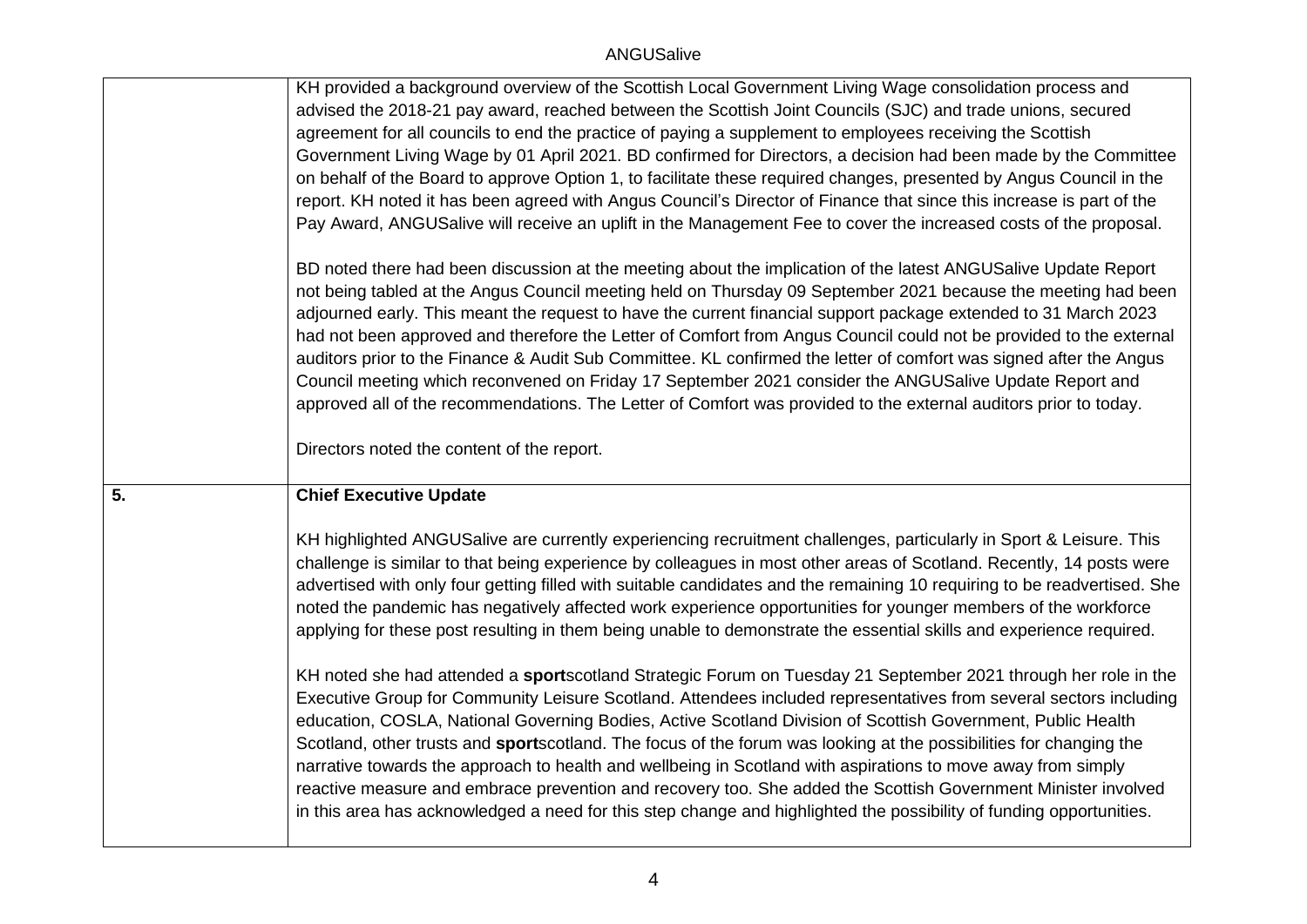|    | Directors discussed the types of rehabilitation and preventative measure which may be of interest and CK confirmed                                                                                                                                                                                                                                                                                                                                                                                                                                                                                                                                                                                                                                                                                                                                                                                                                                                                                                                                                                                                                                                                                                                                                                |
|----|-----------------------------------------------------------------------------------------------------------------------------------------------------------------------------------------------------------------------------------------------------------------------------------------------------------------------------------------------------------------------------------------------------------------------------------------------------------------------------------------------------------------------------------------------------------------------------------------------------------------------------------------------------------------------------------------------------------------------------------------------------------------------------------------------------------------------------------------------------------------------------------------------------------------------------------------------------------------------------------------------------------------------------------------------------------------------------------------------------------------------------------------------------------------------------------------------------------------------------------------------------------------------------------|
|    | he met with representatives from Voluntary Action Angus and Health & Social Care Partnership on 23 September                                                                                                                                                                                                                                                                                                                                                                                                                                                                                                                                                                                                                                                                                                                                                                                                                                                                                                                                                                                                                                                                                                                                                                      |
|    | 2021 and will meet again on 12 October 2021 as part of a mapping exercise of social prescribers in the county.                                                                                                                                                                                                                                                                                                                                                                                                                                                                                                                                                                                                                                                                                                                                                                                                                                                                                                                                                                                                                                                                                                                                                                    |
|    | GC highlighted work on the Transformation Project is also involving the Health & Social Care Partnership to explore<br>the possibilities for future working. Angus Council are trying to bring partners together in this area and would<br>welcome a joint bid with the Health & Social Care Partnership and ANGUSalive. KH noted the paper presented by<br>KF and AR at the April Board meeting (12_21_Presents of Mind and Body) suggested Directors were positive about<br>engagement with this type of transformational project in Angus which would make a positive difference to local<br>communities. Directors discussed the possibilities of what form this type of project could take and the health matters<br>it could address. Directors agreed a contribution of £125k from ANGUSalive reserves to support this join initiative.<br>KF asked the Chief Executive if there was scope for ANGUSalive to facilitate community training in the use of<br>defibrillators and if our libraries can frontline this. CK noted ANGUSalive has already been approached by Kirriemuir<br>Community Council to provide this training and it will be happening soon.<br>ACTION: KH to review AED training with the libraries team and Children & Families Physical Activity Lead |
| 6. | <b>Annual Accounts</b>                                                                                                                                                                                                                                                                                                                                                                                                                                                                                                                                                                                                                                                                                                                                                                                                                                                                                                                                                                                                                                                                                                                                                                                                                                                            |
|    |                                                                                                                                                                                                                                                                                                                                                                                                                                                                                                                                                                                                                                                                                                                                                                                                                                                                                                                                                                                                                                                                                                                                                                                                                                                                                   |
|    | KL provided an overview of the Annual Accounts for Directors. He noted these account statements had been<br>scrutinised by the Finance & Audit Sub-Committee at their meeting on 10 September 2021 and there were no<br>changes to the statements since that time. He also noted although the Committee had recommended the accounts<br>be approved, they need to be presented to the full Board for formal approval.                                                                                                                                                                                                                                                                                                                                                                                                                                                                                                                                                                                                                                                                                                                                                                                                                                                             |
|    | KL asked the board to note three key highlights from the annual accounts, these include:                                                                                                                                                                                                                                                                                                                                                                                                                                                                                                                                                                                                                                                                                                                                                                                                                                                                                                                                                                                                                                                                                                                                                                                          |
|    | • The annual statements give a true and fair view of the financial position;                                                                                                                                                                                                                                                                                                                                                                                                                                                                                                                                                                                                                                                                                                                                                                                                                                                                                                                                                                                                                                                                                                                                                                                                      |
|    | The accounts have been prepared on a going concern basis; and<br>$\bullet$                                                                                                                                                                                                                                                                                                                                                                                                                                                                                                                                                                                                                                                                                                                                                                                                                                                                                                                                                                                                                                                                                                                                                                                                        |
|    | • The External Auditors' opinion is unqualified and there are no significant findings.                                                                                                                                                                                                                                                                                                                                                                                                                                                                                                                                                                                                                                                                                                                                                                                                                                                                                                                                                                                                                                                                                                                                                                                            |
|    | KL noted these conclusions were heavily influenced by the approval by Angus Council to extended aspects of the<br>financial support package on 17 September 2021, including flexibility on the timing of Management Fee payments,<br>access to loss of income funding, set aside of 2020/21 budget savings, and additional cash flow support. This<br>approval was required for the Council's Director of Finance to provide a Letter of Comfort to ANGUSalive confirming<br>these support measures would be in place until 31 March 2023. Based on the predictions of income, and the Letter of<br>Comfort from the council, the external auditors were satisfied in relation to the going concern position.                                                                                                                                                                                                                                                                                                                                                                                                                                                                                                                                                                     |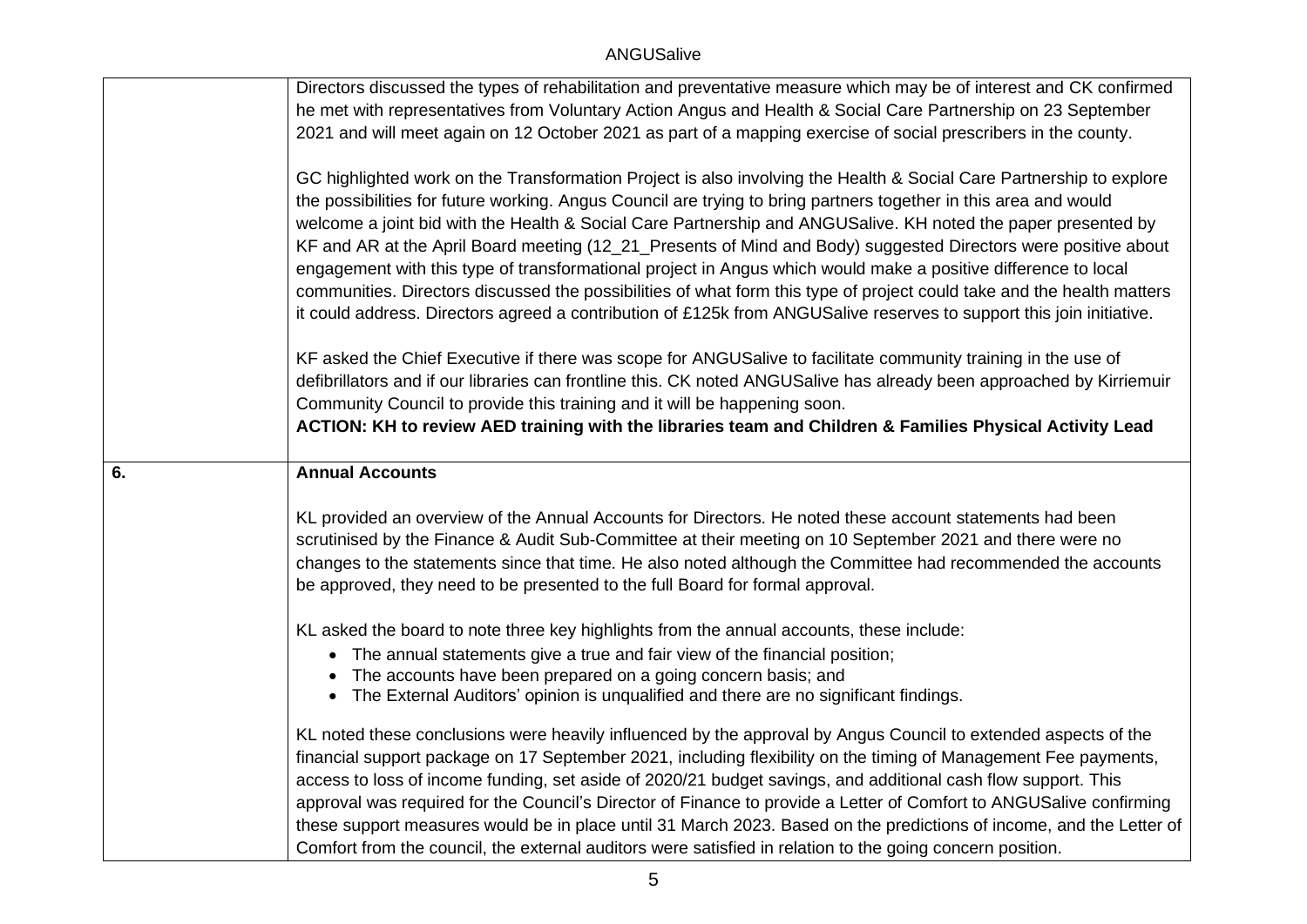|    | KL asked the Board to note the Angus CLT (Trading) Limited annual report and financial statements were approved<br>by the Trading Company at their meeting on 24 September 2021 immediately prior to this Board meeting and the<br>ANGUSalive annual report and consolidated financial statements had been scrutinised and approved by the Finance<br>& Audit Sub-Committee at their meeting on 10 September 2021 so both were ready for full board to consider.                                                                                                                                                                                                                                                                                                                                                                                                                                                          |
|----|---------------------------------------------------------------------------------------------------------------------------------------------------------------------------------------------------------------------------------------------------------------------------------------------------------------------------------------------------------------------------------------------------------------------------------------------------------------------------------------------------------------------------------------------------------------------------------------------------------------------------------------------------------------------------------------------------------------------------------------------------------------------------------------------------------------------------------------------------------------------------------------------------------------------------|
|    | Directors noted the content of these reports.                                                                                                                                                                                                                                                                                                                                                                                                                                                                                                                                                                                                                                                                                                                                                                                                                                                                             |
|    | Directors thanked everyone involved for their efforts during the audit process and the help they provided throughout.                                                                                                                                                                                                                                                                                                                                                                                                                                                                                                                                                                                                                                                                                                                                                                                                     |
| 7. | <b>External Audit Report</b>                                                                                                                                                                                                                                                                                                                                                                                                                                                                                                                                                                                                                                                                                                                                                                                                                                                                                              |
|    | NB provided a high-level overview on the Audit Findings Report prepared for ANGUSalive and Angus CLT (Trading)<br>Limited for year end 31 March 2021.                                                                                                                                                                                                                                                                                                                                                                                                                                                                                                                                                                                                                                                                                                                                                                     |
|    | NB highlighted the report contains commentary on the financial performance of ANGUSalive along with identified key<br>risk areas. Significant risks included Going Concern and income from the Coronavirus Job Retention Scheme<br>(CJRS). He noted the impact the Coronavirus pandemic had on trading opportunities meant Going Concern was a<br>risk for many companies this year and was not unique to ANGUSalive but due to uncertainty in the rate at which<br>membership levels would recover they had asked for a Letter of Comfort from Angus Council confirming support<br>measures would remain in place for at least the 12-month period from the date of signing (today). Due to the<br>significant income being received by the charity through the CJRS, this area was also investigated in conjunction with<br>audit work undertaken by the internal auditors who offered no recommendations in this area. |
|    | NB noted there are a small number of recommendations in the report although none are significant and will not affect<br>the outcome of the report. He confirmed Azets were pleased to report their audit findings are unqualified and<br>confirmed they are happy to sign the accounts.                                                                                                                                                                                                                                                                                                                                                                                                                                                                                                                                                                                                                                   |
|    | KF thanked the Azets team and asked the board to formally approve the 2020/21 accounts for signing.                                                                                                                                                                                                                                                                                                                                                                                                                                                                                                                                                                                                                                                                                                                                                                                                                       |
|    | Decision: The Board reviewed and approved the letter of representation, approved the accounts for<br>signature and thereafter submission to Companies House and the Office of the Scottish Charity Regulator.                                                                                                                                                                                                                                                                                                                                                                                                                                                                                                                                                                                                                                                                                                             |
|    | NB and SC left the meeting.                                                                                                                                                                                                                                                                                                                                                                                                                                                                                                                                                                                                                                                                                                                                                                                                                                                                                               |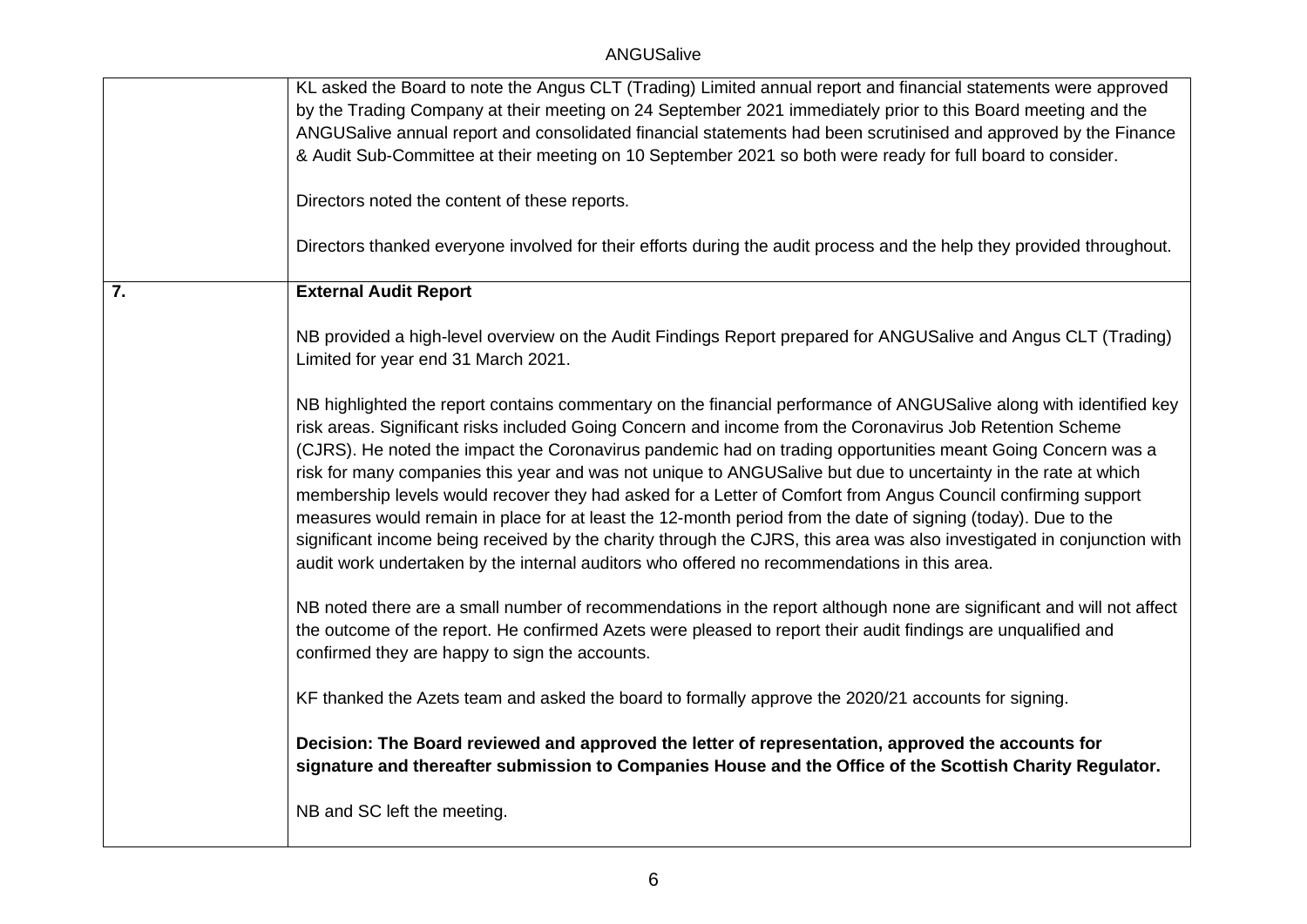|    | KH highlighted the annual report will now be transformed into the corporate version for communication with internal                                                                                                                                                                                                                                                                                                                                                                                                                                                                                                                                                           |
|----|-------------------------------------------------------------------------------------------------------------------------------------------------------------------------------------------------------------------------------------------------------------------------------------------------------------------------------------------------------------------------------------------------------------------------------------------------------------------------------------------------------------------------------------------------------------------------------------------------------------------------------------------------------------------------------|
|    | and external stakeholders and this will be presented at the Board meeting on Friday 10 December 2021.                                                                                                                                                                                                                                                                                                                                                                                                                                                                                                                                                                         |
|    | ACTION: GT to include Corporate Annual Report 1 April 2020 - 31 March 2021 on next Board agenda.                                                                                                                                                                                                                                                                                                                                                                                                                                                                                                                                                                              |
|    |                                                                                                                                                                                                                                                                                                                                                                                                                                                                                                                                                                                                                                                                               |
| 8. | <b>Performance Management</b>                                                                                                                                                                                                                                                                                                                                                                                                                                                                                                                                                                                                                                                 |
|    | IS highlighted it has been a very challenging situation for 2020/21 given the limited time that our venues have been<br>open and asked the board to be aware of the widespread effect of the pandemic on the data presented and take this<br>into consideration. He noted performance in all service areas is significantly down compared to previous years, but<br>this does not offer a true reflection of the amount of work being undertaken by the team. He added that while we are<br>recovering slowly, the impact of the pandemic will continue to affect performance this year with the affordability<br>position requiring reduced opening hours across the venues. |
|    | IS asked the board to be aware work is being undertaken to improve the format and presentation of this type of<br>information across all levels of the organisation. Monies received through the Flexible Workforce Development Fund<br>is allowing projects to be undertaken in conjunction with Dundee and Angus College to improve data analysis,<br>reporting and communication within ANGUSalive. GC added Angus Council are undertaking similar work to improve<br>performance reporting against strategic priorities etc and suggested linking in with ANGUSalive for this important<br>element of partnership.                                                        |
|    | KF confirmed this is an area the Board are interested and look forward to seeing the improvements implemented.                                                                                                                                                                                                                                                                                                                                                                                                                                                                                                                                                                |
|    | The Board of Directors noted the highlight performance for the period 2020/2021.                                                                                                                                                                                                                                                                                                                                                                                                                                                                                                                                                                                              |
|    | ACTION: IS to liaise Angus Council colleagues to link GT in with data projects.                                                                                                                                                                                                                                                                                                                                                                                                                                                                                                                                                                                               |
| 9. | <b>Corporate Governance</b>                                                                                                                                                                                                                                                                                                                                                                                                                                                                                                                                                                                                                                                   |
|    | IS provided the Board with an update on Safety, Health and Wellbeing performance, customer feedback received,<br>and the level of sickness absence within ANGUSalive across during the year 01 April 2020 - 31 March 2021.                                                                                                                                                                                                                                                                                                                                                                                                                                                    |
|    | IS noted this had been a challenging year with employees away from the business on furlough and this had impacted<br>the figures. Sickness statistics reflect the difficult situation with regards to increased workloads leading to increased<br>levels of stress, and also a number of absences relating to COVID-19 self-isolation which is a new category.                                                                                                                                                                                                                                                                                                                |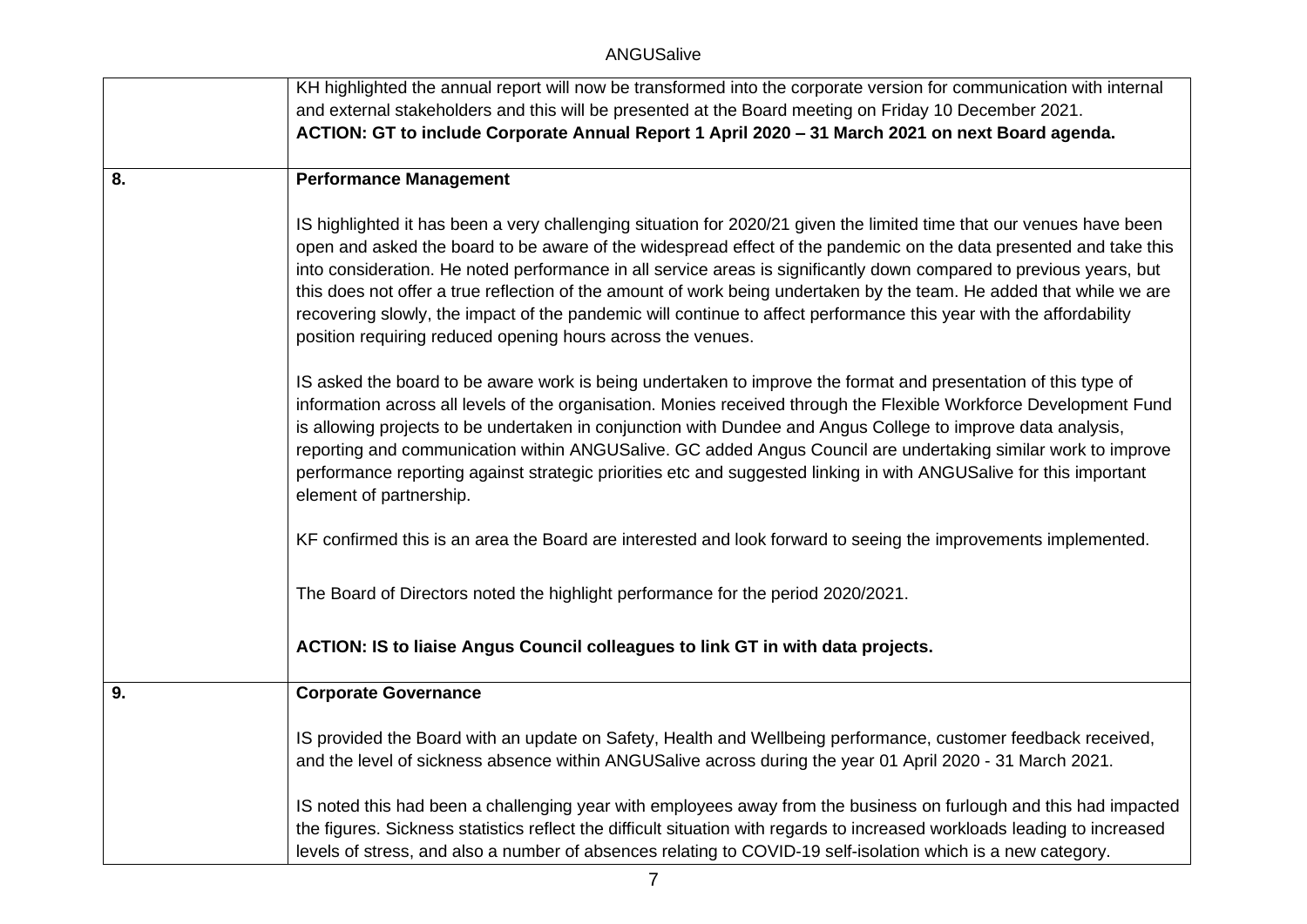|     | KH added sickness figures were further skewed by furlough as sickness may not have been reported while<br>employees were not at work anyway and noted stress related absences increased significantly due to a number of                                                                                                                                                                                                                                                                                                                                                            |
|-----|-------------------------------------------------------------------------------------------------------------------------------------------------------------------------------------------------------------------------------------------------------------------------------------------------------------------------------------------------------------------------------------------------------------------------------------------------------------------------------------------------------------------------------------------------------------------------------------|
|     | people being off on long term stress.                                                                                                                                                                                                                                                                                                                                                                                                                                                                                                                                               |
|     | There was discussion around the control and support measures which are in place relating to stress such as the<br>Stress Management policy, PAM Assist and the introduction of Our Time to Talk. IS noted mental health awareness<br>training had been provided to all of the leadership team and mental health 1 <sup>st</sup> aid training is taking place in October<br>and November 2021 for several employees.                                                                                                                                                                 |
|     | KC requested Board are updated on stress absences more regularly than the annual report. KF confirmed the board<br>would like to be kept appraised of this area and asked for the impact of the measures being implemented.                                                                                                                                                                                                                                                                                                                                                         |
|     | KH noted we also engaged with Westfield Health, a not-for-profit organisation, to deliver health and wellbeing<br>opportunities for employees which will allow ANGUSalive to opt out of services currently provided by PAM Assist<br>such as the telephone service whilst still maintaining employee benefits such as the physiotherapy service, and<br>would like to get this progressed soon.                                                                                                                                                                                     |
|     | KF asked for the board to remain sighted on this and be provided with progress updates.                                                                                                                                                                                                                                                                                                                                                                                                                                                                                             |
|     | The Board noted the information contained in the report.                                                                                                                                                                                                                                                                                                                                                                                                                                                                                                                            |
| 10. | 17_21_Transformation Project                                                                                                                                                                                                                                                                                                                                                                                                                                                                                                                                                        |
|     | GC provided a summary of the report and the outcome of the Angus Council meeting started on Thursday 09<br>September 2021 and reconvened on 17 September 2021. He noted the reporting process for the Transformation<br>project has been important throughout the pandemic and has helped increase awareness in the council around<br>ANGUSalive. It was acknowledged the production of the report to Angus Council was a joint effort between the two<br>teams and highlighted the need to keep the project moving forward.                                                        |
|     | GC noted the update to ANGUSalive's current temporary operating arrangements, along with proposed recovery<br>plans over the next few months, following the Scottish Government's lifting of almost all formal lockdown restrictions<br>on 09 August 2021. It is understood by the client ANGUSalive's short-term re-opening arrangements have<br>unavoidably been tailored to reflect their affordability position and interim changes to the Services Specification which<br>will form the content of a formal change notice between the Council and ANGUSalive have been agreed. |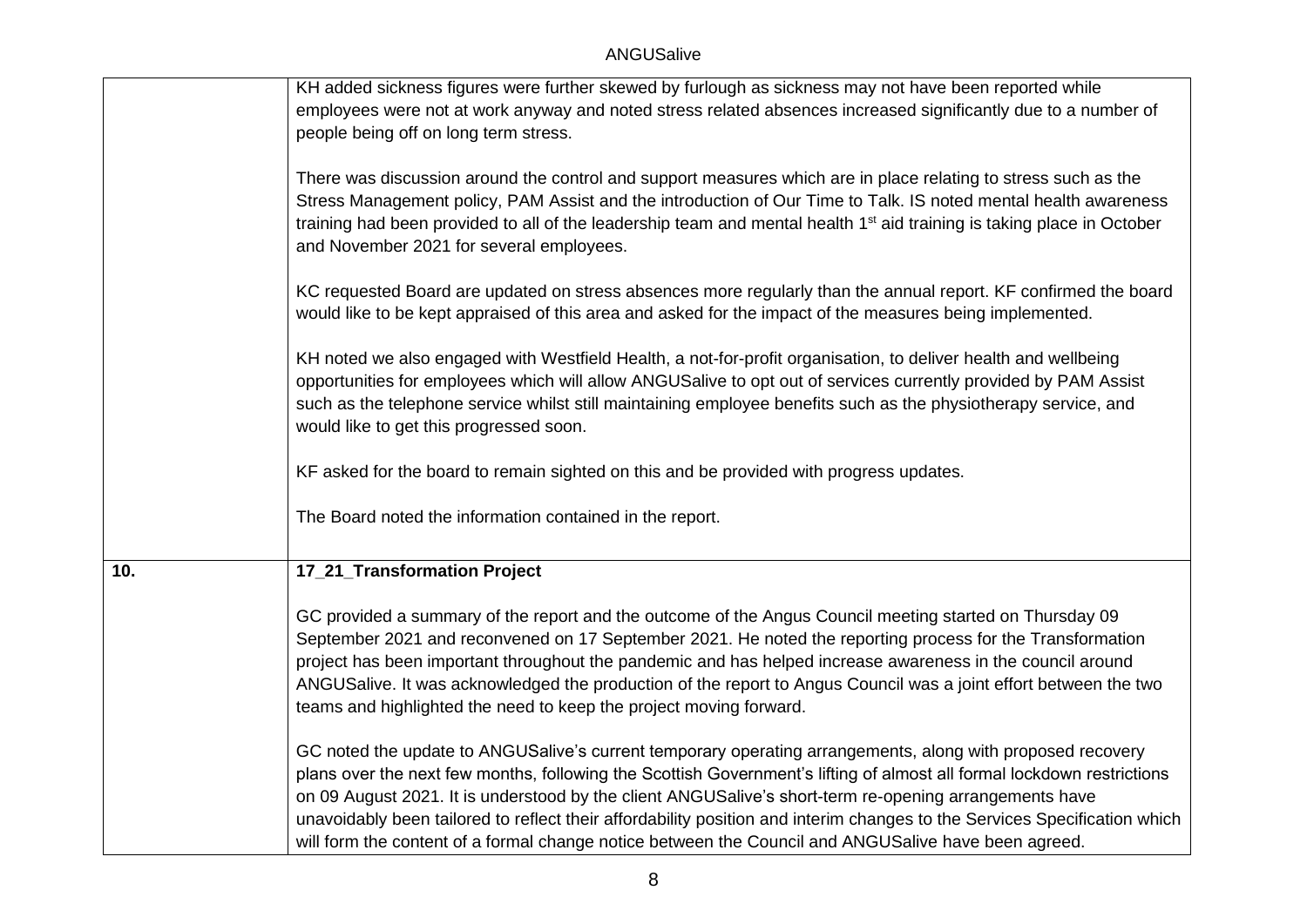|     | GC highlighted the continued requirement for ANGUSalive to temporarily hand back to the Council three facilities                                                                                                                                                                                                                                                                                                                                                                                                                                                                                                                                                                 |
|-----|----------------------------------------------------------------------------------------------------------------------------------------------------------------------------------------------------------------------------------------------------------------------------------------------------------------------------------------------------------------------------------------------------------------------------------------------------------------------------------------------------------------------------------------------------------------------------------------------------------------------------------------------------------------------------------|
|     | (Reid Hall, Forfar; Arbroath Community Centre; and Montrose Town Hall), using the provisions in the licence to                                                                                                                                                                                                                                                                                                                                                                                                                                                                                                                                                                   |
|     | occupy agreement, with the purpose of using said facilities to support the ongoing vaccination programme, and                                                                                                                                                                                                                                                                                                                                                                                                                                                                                                                                                                    |
|     | thanked ANGUSalive on behalf of Angus Council for helping facilitate this need.                                                                                                                                                                                                                                                                                                                                                                                                                                                                                                                                                                                                  |
|     |                                                                                                                                                                                                                                                                                                                                                                                                                                                                                                                                                                                                                                                                                  |
|     | GC noted there are currently five workstreams for the Transformation Project and one of key findings so far was<br>more service design conversations are required in the Communities space. He confirmed the council are hoping to<br>work collaboratively with ANGUSalive as it is clear ANGUSalive will have a key role in the need for change and<br>transformation. He also highlighted while there is a need for the workstreams to move forward, the uncertainty of the<br>recovery timeline is creating challenge in this area so there is no update at this point on the project timeline KH<br>added there will be additional challenge due to local elections in 2022. |
|     | There was discussion by Directors about the Transformation project and the implication of the continued need to                                                                                                                                                                                                                                                                                                                                                                                                                                                                                                                                                                  |
|     | make savings. KH noted if further savings are required to be made prior to the launch of the new Services                                                                                                                                                                                                                                                                                                                                                                                                                                                                                                                                                                        |
|     | Specification, there may need to be continued reduction in operating hours and staffing levels to meet these savings                                                                                                                                                                                                                                                                                                                                                                                                                                                                                                                                                             |
|     | targets.                                                                                                                                                                                                                                                                                                                                                                                                                                                                                                                                                                                                                                                                         |
|     |                                                                                                                                                                                                                                                                                                                                                                                                                                                                                                                                                                                                                                                                                  |
|     | KF noted as an organisation, the Board support the direction of travel but suggested it may be more beneficial for the<br>executive team to work on the project outcomes rather than forming a new business plan based on the current<br>services specification if this is likely to change in the next 12 months. GC highlighted the Business Plan is an<br>important element of the planning process and the council still require this to be generated. It was agreed this could<br>be discussed in more detail at a separate meeting.                                                                                                                                        |
|     |                                                                                                                                                                                                                                                                                                                                                                                                                                                                                                                                                                                                                                                                                  |
|     | The Board noted the information contained in the report.                                                                                                                                                                                                                                                                                                                                                                                                                                                                                                                                                                                                                         |
|     |                                                                                                                                                                                                                                                                                                                                                                                                                                                                                                                                                                                                                                                                                  |
| 11. | <b>Risk</b>                                                                                                                                                                                                                                                                                                                                                                                                                                                                                                                                                                                                                                                                      |
|     |                                                                                                                                                                                                                                                                                                                                                                                                                                                                                                                                                                                                                                                                                  |
|     | IS highlighted the main risks identified in the corporate risk register. These included risks relating to the Angus                                                                                                                                                                                                                                                                                                                                                                                                                                                                                                                                                              |
|     | Council management fee, income generation, and business continuity specifically in relation to staffing and                                                                                                                                                                                                                                                                                                                                                                                                                                                                                                                                                                      |
|     | recruitment, and also the uncertainty relating to the global pandemic, and the fluctuating nature of guidance elating to                                                                                                                                                                                                                                                                                                                                                                                                                                                                                                                                                         |
|     | how we are allowed to operate as a business. He added these risks will be brought to the Angus Council budget                                                                                                                                                                                                                                                                                                                                                                                                                                                                                                                                                                    |
|     | setting meeting in 2022.                                                                                                                                                                                                                                                                                                                                                                                                                                                                                                                                                                                                                                                         |
|     |                                                                                                                                                                                                                                                                                                                                                                                                                                                                                                                                                                                                                                                                                  |
|     |                                                                                                                                                                                                                                                                                                                                                                                                                                                                                                                                                                                                                                                                                  |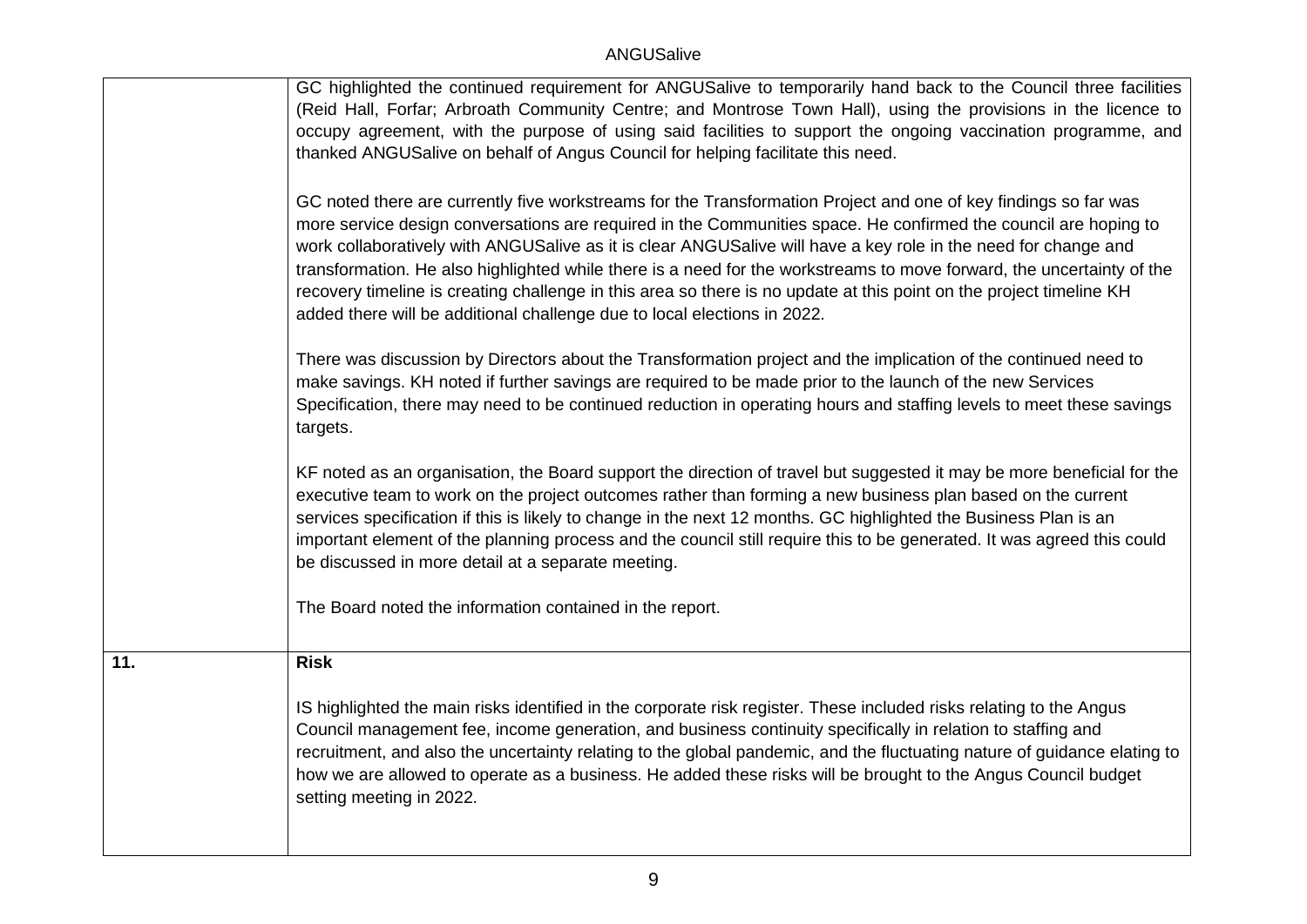|     | IS noted regarding income generation, ANGUSalive has retained approximately 60-64% of pre-Covid levels on              |
|-----|------------------------------------------------------------------------------------------------------------------------|
|     | membership income which is similar to other leisure and culture trusts and local authorities across Scotland. He       |
|     | highlighted the Marketing & Communication team are currently developing new membership campaigns, and the              |
|     | redesigned learn to swim programme should also help generate income. Work is also underway to identify                 |
|     | reinvestment opportunities in sports centres and country parks to modernise the service offering. This is to try and   |
|     | reduce reliance on bACTIVE membership income by diversifying the portfolio to attract the family market. Directors     |
|     | discussed the various concepts which are being investigated in partnership with external partners such as Alliance     |
|     | Leisure. KH noted there is a Director Development Session to be held on Friday 22 October 2021 and some                |
|     | proposals will be presented to the board for scrutiny and consideration. KF agreed it is worthwhile looking at these   |
|     | income generation opportunities and they may also link into the new service specification.                             |
|     |                                                                                                                        |
|     | IS highlighted the ongoing challenges in staffing and recruitment. He noted ANGUSalive are providing training          |
|     | courses to upskill potential employees to ensure a better quality of applicants in future. There was discussion around |
|     | staff retention and how this might link to the strategic plan. There was discussion around various recruitment paths   |
|     | into ANGUSalive. KF asked for employee recruitment and retention to be added to the Development Day agenda.            |
|     |                                                                                                                        |
|     | KC asked whether ANGUSalive could provide swimming for all children in Angus. KH confirmed there is already            |
|     | swimming for all children through the national learn to swim programme in Scotland. CK added this is delivered in      |
|     | most schools by ANGUSalive although some schools provide their own teaching staff. We also provide the Learn to        |
|     | Swim programme in the sports centres as part of our commercial offering.                                               |
|     |                                                                                                                        |
|     | RF noted eight of the ten risks were rated as red and asked if it was possible to see this in more detail. KF asked if |
|     | the risk register can be presented at the Development Session.                                                         |
|     |                                                                                                                        |
| 12. | <b>Draft Meeting Schedule</b>                                                                                          |
|     | KH presented the draft meeting schedule for 2022. KL noted the Angus Council budget setting meeting date had not       |
|     | yet been confirmed so the February meeting may need to change dates to synchronise with this. GT and KL to track       |
|     | this and update meeting schedule if required.                                                                          |
|     |                                                                                                                        |
|     | Directors discussed the options for updating the time at which meetings are held.                                      |
|     | DECISION: Meetings will remain as a 10:00 start and Development Sessions will move to 12:00-16:00.                     |
|     |                                                                                                                        |
|     | ACTION: GT to identify a range of venues suitable for meetings so Directors have the opportunity to visit the          |
|     | various sites and services throughout the organisation.                                                                |